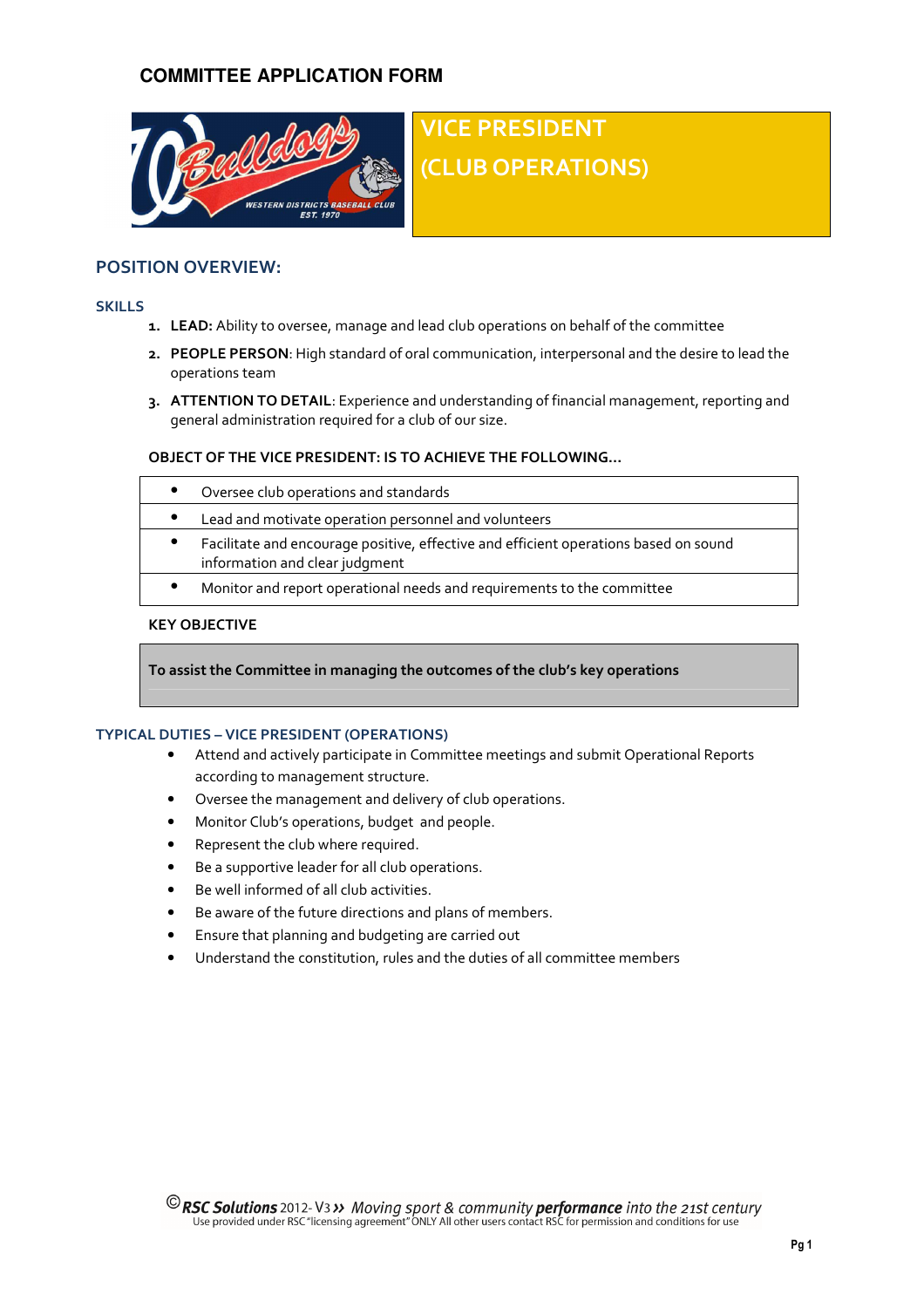# **COMMITTEE APPLICATION FORM**

## INCORPORATION AND TYPICAL CONSTITUTIONAL REQUIREMENTS

- Implement the duties shared by all committee members:
- Ensure the responsibilities of Association and committee members under the Associations Incorporation Act are discharged:
	- to ensure that the Association maintains a registered office where a document can be served personally (thus it cannot be a post office box) (section 17);
	- to ensure that the Association complies with its rules about calling and holding general meetings of members (section 57);
	- to ensure financial statements are prepare within 6 months of the close of the financial year or more frequently if the rules of the Association so provide (section 59);
	- to ensure the financial statements are audited by a qualified or approved auditor (section 59);
	- to comply with directions of the Department regarding publication of the annual financial statements (section 59);
	- not to leave the position of Secretary vacant for more than one month (section 65);
	- to ensure that the Secretary resides in Queensland or no more than 65 kilometres from its border (section 66);
	- to ensure that the department is notify of any change in Secretary within one month (section 68);
	- to ensure that the Association holds public liability insurance (section 70);
	- to ensure compliance with the additional accounting requirements under regulation 12 and schedule 5; and
	- To take all reasonable steps to ensure the incorporated Association complies with the Regulation (regulation 15).
- Prepare for committee meetings and appropriately participating in meetings.
- Undertake any assignments given by the Management Committee to them on an individual or group basis.
- Maintain current knowledge about the work of the Association.
- Maintain current knowledge about the environment in which the Association works and key issues.
- Attend Association functions.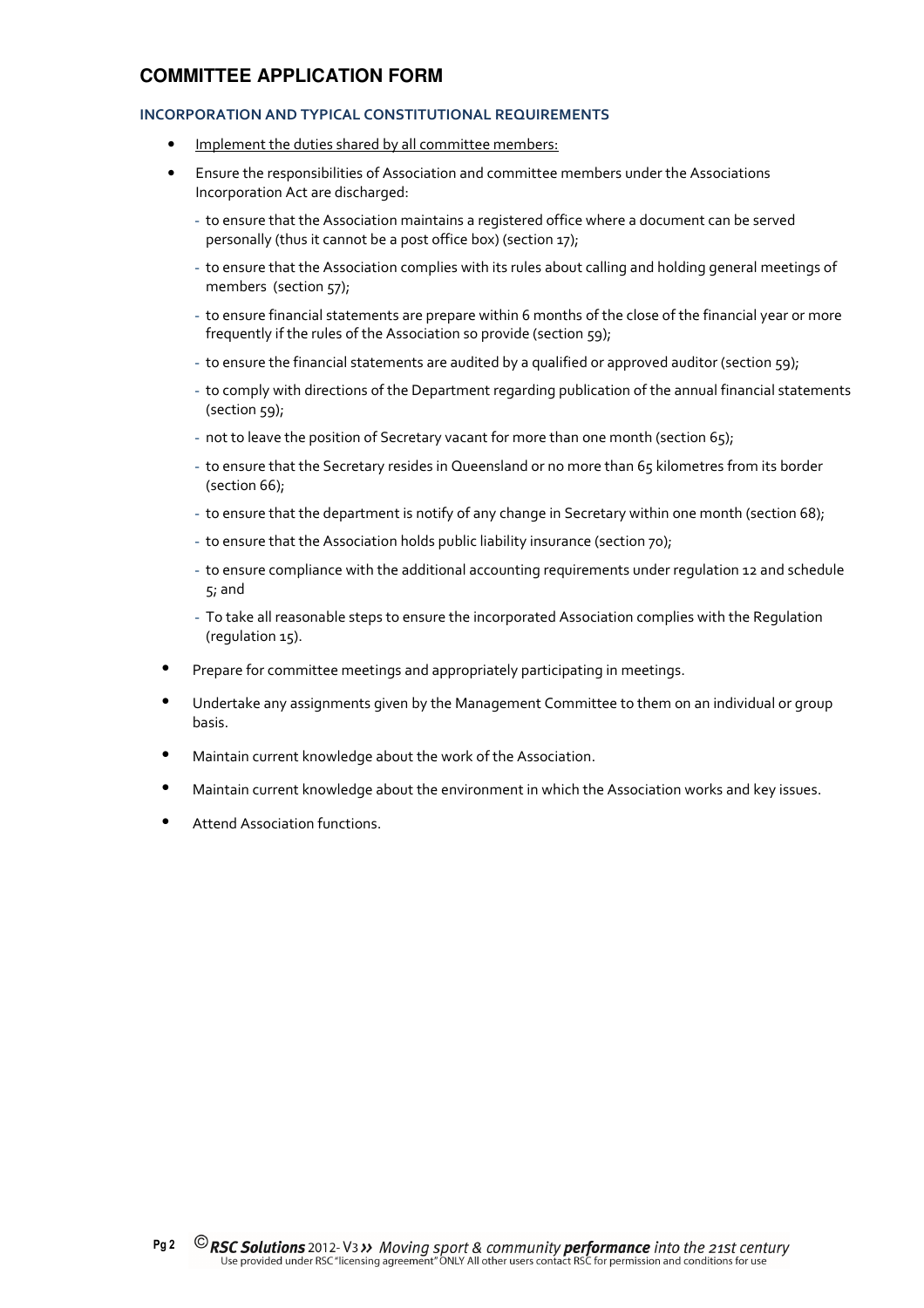# Organisation Name:

# **WESTERN DISTRICTS BASEBALL CLUB INCORPORATED**

## **DATE/YR**

# **VICE PRESIDENT CLUB OPERATIONS**

**2017/18** 

# CURRENT POSITIONS AVAILABLE

- 1. PRESIDENT
- 2. SECRETARY
- 3. TREASURER
- 4. CLUB OPERATIONS
- 5. BASEBALL OPERATIONS

## APPLICANT'S LEGAL OBLIGATIONS

Note: Any critical omissions within this section by an applicant will be a deemed by the organisation to be an act of deceit and fraud against 'The Association'. Therefore

#### 1) If you have been

(a) convicted—(1) on indictment; or (2) summarily and sentenced to imprisonment, other than in default of payment of a fine; or (3) under the Bankruptcy Act 1966 (Cwlth) or the law of an external territory or another country, you are a undischarged bankrupt; or (4) have executed a deed of arrangement under the Bankruptcy Act 1966 (Cwlth), part X or a corresponding law of an external territory or another country and the terms of the deed have not been fully complied with; or creditors have accepted a composition under the Bankruptcy Act 1966 (Cwlth), part or a corresponding law of an external territory or another country and a final payment has not been made under the composition

(b) your rehabilitation period in relation to the conviction or bankruptcy has not expired.

Your application cannot be legally accepted by the Association

## If you have not have been convicted then you may continue completing this application

## **PROCESS**

ELECTRONIC APPLICATIONS ONLY:- (hand written applications will NOT be accepted) Applications close :- THURSDAY 15 JUNE 2017 at 5.00pm Form to be electronically completed and forwarded to the Secretary, secretary.westsbaseball@gmail.com via email.

| <b>Applicant's Name</b>                      |             |                                         |  |       |  |  |  |  |
|----------------------------------------------|-------------|-----------------------------------------|--|-------|--|--|--|--|
| <b>Applicant's Contact</b><br><b>Details</b> |             | Ph:                                     |  | Mb:   |  |  |  |  |
|                                              |             | Email:                                  |  |       |  |  |  |  |
| <b>APPLICANT'S SUPPORT</b>                   |             |                                         |  |       |  |  |  |  |
| <b>MOVED</b>                                 | <b>Name</b> |                                         |  | email |  |  |  |  |
|                                              |             |                                         |  |       |  |  |  |  |
| <b>SECONDED</b>                              | Name        |                                         |  | email |  |  |  |  |
| Date application completed and sent          |             |                                         |  |       |  |  |  |  |
| <b>THE POSITION</b>                          |             | <b>CLUB VICE PRESIDENT (OPERATIONS)</b> |  |       |  |  |  |  |
|                                              |             |                                         |  |       |  |  |  |  |

**C** RSC Solutions 2012- V3 >> Moving sport & community performance into the 21st century Use provided under RSC "licensing agreement" ONLY All other users contact RSC for permission and conditions for use Pg 3